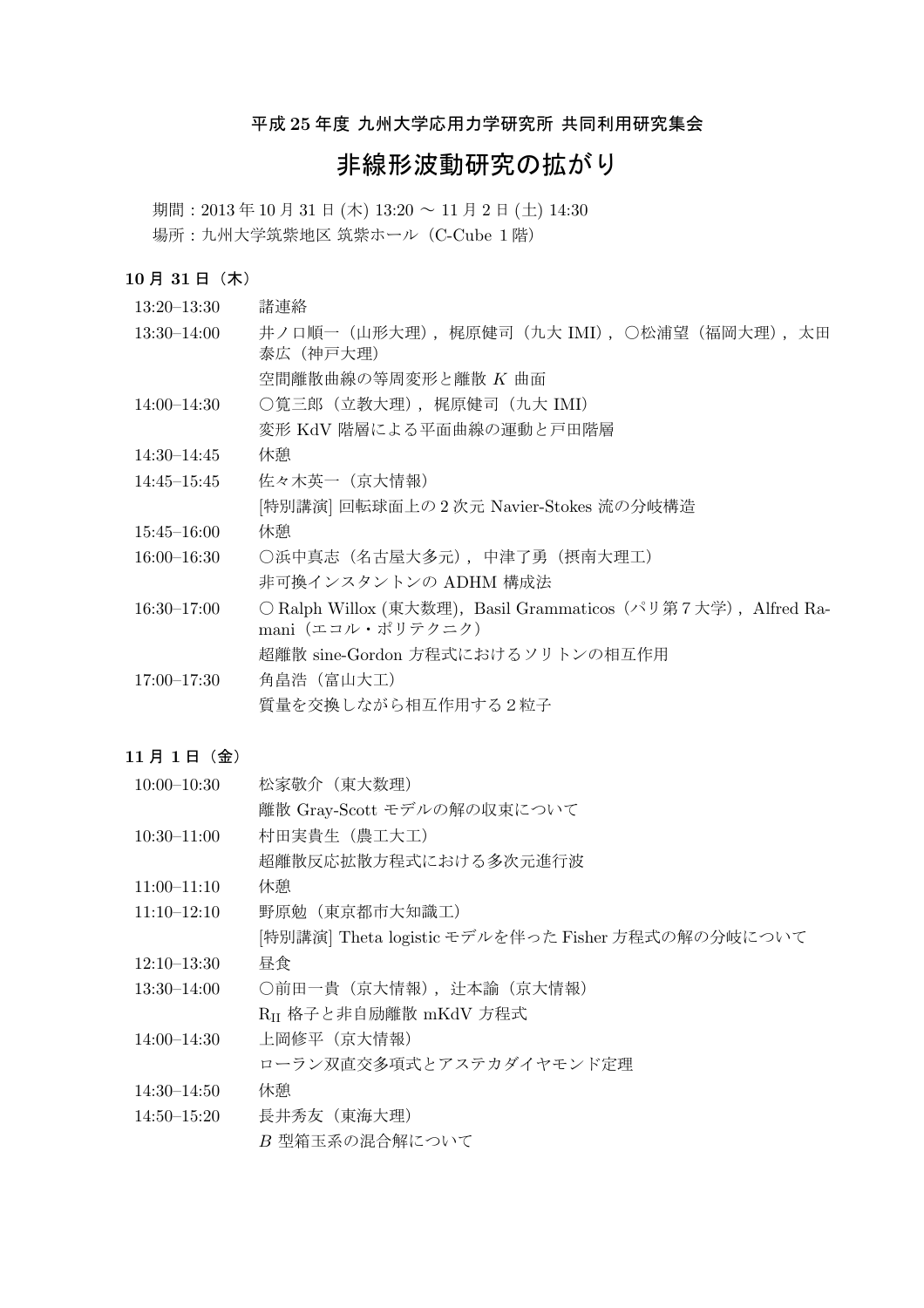- 15:20-15:50 由良文孝 (はこだて未来大) 有限体上における箱玉系と類似したソリトン方程式について
- 15:50-16:00 休憩
- 16:00-17:30 ポスターセッション
- 18:00– ࠙ձ

# $11$  月  $2$  日 $($ 土)

- $10:00-10:30$  竹村剛一 (中央大理工)
	- 符号付き紹離散第六パンルヴェ方程式
- $10:30-11:00$  儀保伸吾  $(\text{h} \times \text{m})$ 
	- 線形波動方程式の超離散極限と幾何音響学の高周波近似に関する考察
- 11:00-11:10 休憩
- 11:10-12:10 斉木吉隆 (一橋大商) [特別講演] 非双曲力学系の不安定周期軌道解析
- $12:10-13:30$  昼食
- 13:30-14:00 ○松島正知(同社生命医),岡本沙紀(同社生命医)、大宮眞弓(同社生命医) 楕円・超楕円関数に対するソリトン理論的アプローチ
- 14:00-14:30 ○弓林司 (首都大理工), 齋藤暁 (首都大理工), 脇本佑紀 (首都大理工) 特異点閉じ込めと三角圏の射影分解

# ポスターセッション (11 月 1 日 16:00-17:30)

- 1 野邊厚 (千葉大) 周期離散戸田格子の幾何学的実現とトロピカル化
- $2$  中田庸一 (東大) 超離散 KP 階層 (の簡単な場合)の解およびその簡約について
- 3 ○柿崎茄美(東京理科大). 福田亜希子(東京理科大). 石渡恵美子(東京理科 大),山本有作(神戸大),岩崎雅史(京都府大),中村佳正(京大) 箱に番号が付いた新しい箱玉系について
- 4 新田真奈美 (早稲田大), 高橋大輔 (早稲田大) パターン生成 CA の方程式と解について
- 5 ○木村俊之 (早稲田大), 高橋大輔 (早稲田大) 4 つの確率変数を含む統合確率粒子系
- 6 ○伊藤秀剛 (東大), 西成活裕 (東大) セルオートマトンを用いた信号機のある交通流の解析
- 7 ○江崎貴裕 (東大), 西成活裕 (東大) 粒子排他過程としての組立プロセス
- 8 〇石川晴基(東大),江崎貴裕(東大),柳澤大地(茨城大),西成活裕(東大) 群集中の退出経路の形成について
- 9 ○渡邊拓弥 (立教大), 筧三郎 (立教大) ドメイン壁境界条件下での対称性付き6頂点模型の分配関数とタウ関数
- 10 ○田村律 (立教大), 筧三郎 (立教大) 6 角形領域における菱形タイリングの分配関数とタウ関数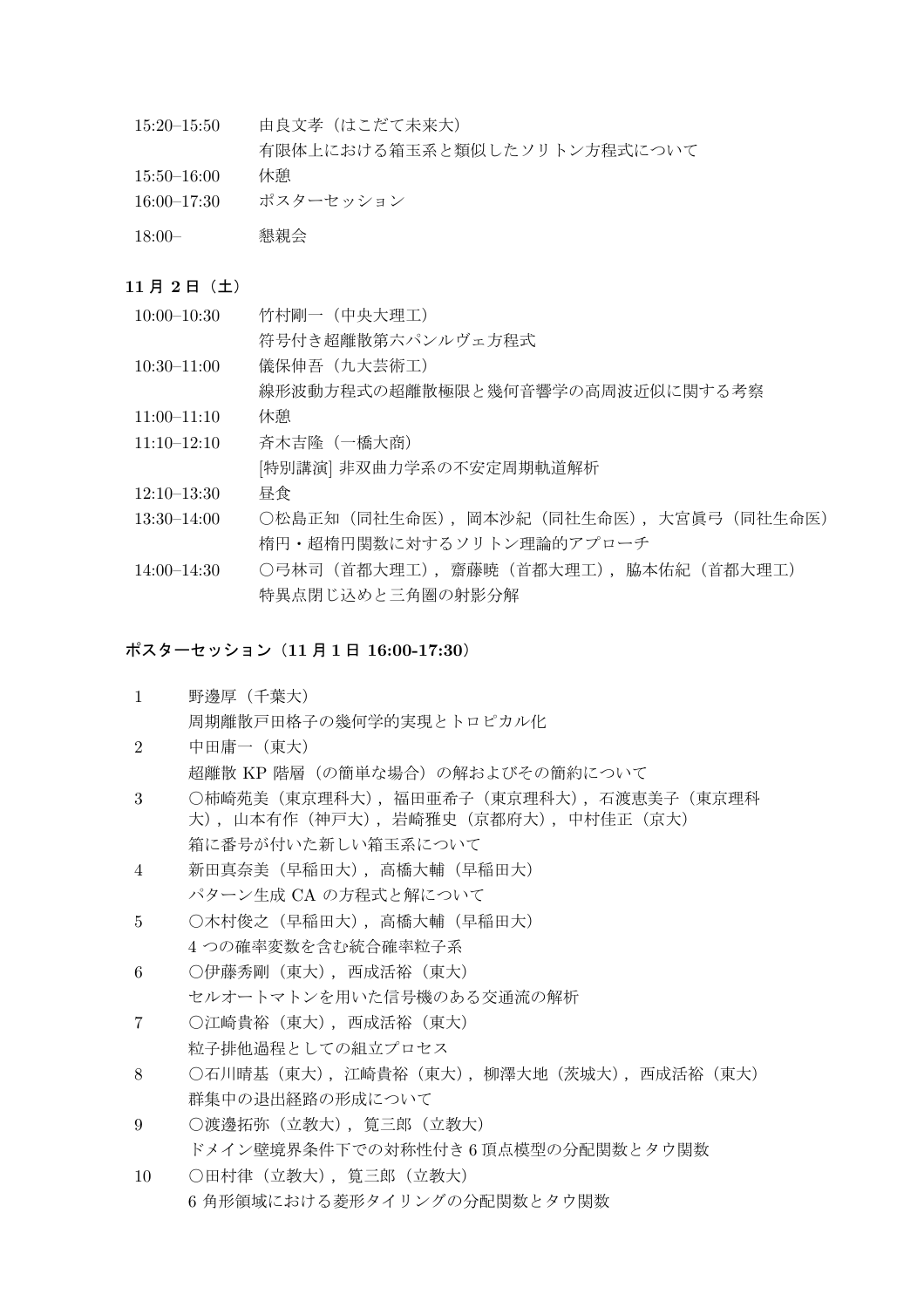# 平成 25 年度 九州大学応用力学研究所 共同利用研究集会

# 非線形波動研究の拡がり

#### 講演の概要

# $10 \text{ H } 31 \text{ H } (\text{t})$

井ノ口順一(山形大理).梶原健司(九大 IMI).〇松浦望(福岡大理).太田泰広(神戸大理) 空間離散曲線の等周変形と離散 K 曲面

離散曲線の離散時間発展について最近分かったことを報告する。とくに定捩率な空間離散曲線を、離 散 mKdV 方程式あるいは離散 sine-Gordon 方程式をもちいて等周変形することにより、離散的な負 の定曲率曲面が構成できることを述べる。

○筧三郎 (立教大理), 梶原健司 (九大 IMI)

#### 変形 KdV 階層による平面曲線の運動と戸田階層

井ノ口らは、変形KdV方程式による平面曲線の運動に関する明示公式を与えた。本講演では、Goldstein-Petrich が導入した、変形 KdV 階層の高次方程式による運動も含めた明示公式を与え、リー代数的意 味も議論する。

佐々木英一 (京大情報)

# [特別講演] 回転球面上の2次元 Navier-Stokes 流の分岐構造

惑星大気には東西方向の強いジェット流が存在し、帯状流と呼ばれる. 回転球面上の 2 次元 Navier-Stokes 流は惑星大気の最も単純なモデルの一つとして注目を集めてきた. 本講演ではこのモデルに おける帯状流の分岐構造、並びに高レイノルズ数流れと不安定解の関係について議論する。なお本研 究は京都大学数理解析研究所の竹広真一氏, 山田道夫氏との共同研究である.

#### ○浜中真志 (名古屋大多元), 中津了勇 (摂南大理工)

# 非可換インスタントンの ADHM 構成法

非可換空間トのインスタントンの ADHM 構成法について議論する。厳密解構成とモジュライ空間の 特異点解消を説明したのち、この文脈で要となる公式を用いて非可換インスタントン数(特にU(1)の 場合)の起源を明らかにする。

○ Ralph Willox (東大数理), Basil Grammaticos (パリ第7大学), Alfred Ramani (エコル・ポリ テクニク)

#### 超離散 sine-Gordon 方程式におけるソリトンの相互作用

超離散 sine-Gordon (sG) 方程式には、ソリトンの分裂と融合のような現象が存在することは約1 5年前から知られているが、超離散極限等の普段に用いられている数学的手法では、厳密解がうまく 構成できず,ソリトン現象の分析は困難である.本講演では,離散 sG 方程式と離散 KdV 方程式を 結ぶ Miura 変換に基づき、超離散 sG 方程式のソリトン相互作用を完全に記述するための手法を紹 介する.

角畠浩 (富山大工) **質量を交換しながら相互作用する2粒子** ソリトン相互作用と類似した質量交換を伴う2粒子系を考察する。

 $11$  月  $1$  日  $($  金 $)$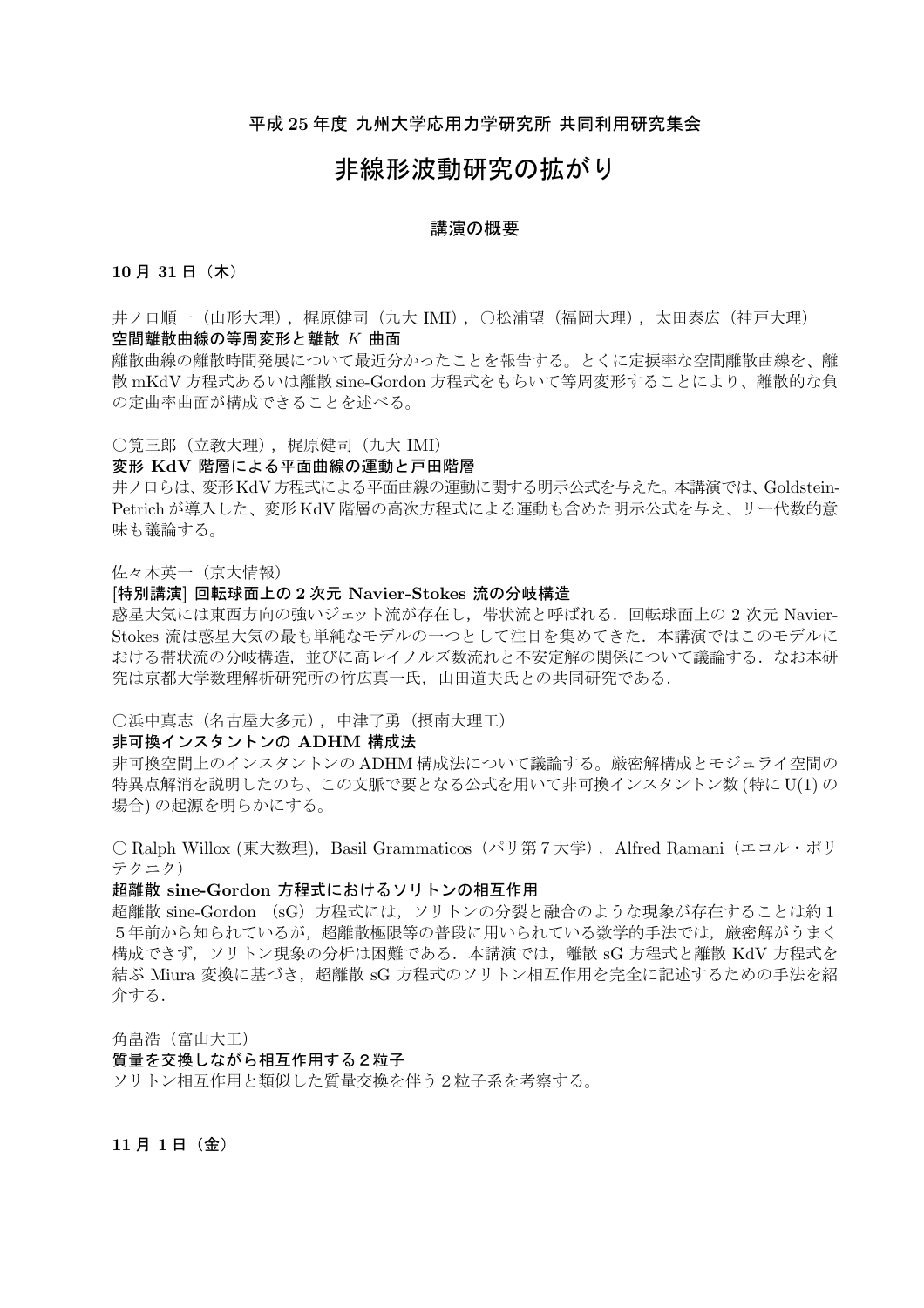松家敬介 (東大数理)

### 離散 Gray-Scott モデルの解の収束について

Grav-Scott モデルは、解に様々な時空パターンを与える2変数反応拡散系として知られている。村 田実貴生氏との共同研究により、時空パターンを保存した離散化及び超離散化が得られた。本講演で は、連続系と離散系の解の対応を見るために、離散 Gray-Scott モデルの解の収束について議論する。

村田実貴生 (農工大工)

# 超離散反応拡散方程式における多次元進行波

反応拡散方程式に正値性を保つ離散化と超離散化を適用することで、系統的に超離散方程式を構成す ることが可能である.今講演では、その手法で得られた超離散反応拡散方程式に見られる多次元進行 波について報告する。

野原勉 (東京都市大知識工)

# [特別講演] Theta logistic モデルを伴った Fisher 方程式の解の分岐について

R. A. Fisher はある種の生息地が海岸線のようにまっすぐ延び、一様分布している種の人口分布モデ ルをつぎのように考えた. もし、どこかの場所で交配の結果優勢遺伝子を持つ種が突然変異で起きた とする. この優勢遺伝子種は対立劣勢遺伝子種の生息地を犠牲にしてその個体数を増加させることが 予想される。優勢遺伝子種は突然変異の起きた近くでまず最初にその個体数を増加させるが、近接す る周りの領域へ徐々に広がりつつ増加していく、優勢潰伝子をもつ子孫の生息場所の領域が両親の生 息場所との距離より大きくなったと仮定すると、優勢遺伝子群の増加は海岸線を伝搬する波のように なる. この進行波を考えるとき最も簡単な条件を課すと「潰伝子選択モデル」を得る. このモデルに おいては、優勢遺伝子の発生頻度が0でない限り時間極限においてそれは1に収束する. すなわち、遺 伝子選択モデルは対立劣勢遺伝子を排除してしまう. そこで Fisher は潰伝子選択 モデルと拡散モ デルを合成した反応拡散モデル (Fisher 方程式あるいは KPP 方程式) を考えた. このモデルにおい ては, 優勢潰伝子の存在確率は時間定常解として 0 にも 1 にもなり得る. - 以後おおくの研究者がこ のモデルを解析したが、Kolmogorov らは特に進行波解についてどのような初期条件が進行波解を形 成するのかあるいは、その速度はいくらになるのかという問題に取り組んだ. 本稿においては Fisher 方程式の遺伝子選択部分に Theta logistic モデルを適用し、その解の分岐現象について解説する. 参考文献: 応用微分方程式講義, 野原勉, 東京大学出版会, 2013

#### ○前田一貴 (京大情報), 辻本諭 (京大情報)

#### $R_{II}$  格子と非自励離散 mKdV 方程式

 $\tau \leq \tau \leq \tau$  \* RII 多項式のスペクトル変換の両立条件として、非自励離散 mKdV 方程式が導出され ることを示す. このことを用いて、モニック型 RI 格子と非自励離散 mKdV 方程式の間の Miura 変 換を与える. さらに、半無限格子境界条件の場合の解(分子解)も Hankel 行列式を用いて与える.

上岡修平 (京大情報)

#### ローラン双直交多項式とアステカダイヤモンド定理

アステカダイヤモンドのドミノタイリングに関する Elkies–Kuperberg–Larsen–Propp (1992) の定理 に対して、ローラン双直交多項式と離散戸田分子を用いた新しい証明を与える.

#### 長井秀友 (東海大理)

#### $B$  型箱玉系の混合解について

本発表では超離散 KdV 方程式のソリトン解と超離散戸田タイプのソリトン解を持つB 型の超離散ソ リトン方程式について、これら2種のソリトン解が混在した厳密解について紹介する.

由良文孝(はこだて未来大)

#### 有限体上における箱玉系と類似したソリトン方程式について

「デジタル化」された可積分系として,箱玉系は活発に研究されてきた.超離散化を通して得られた 知見をもとに、箱玉系の類似を有限体上で考察して得られたソリトン系とその解について調べる.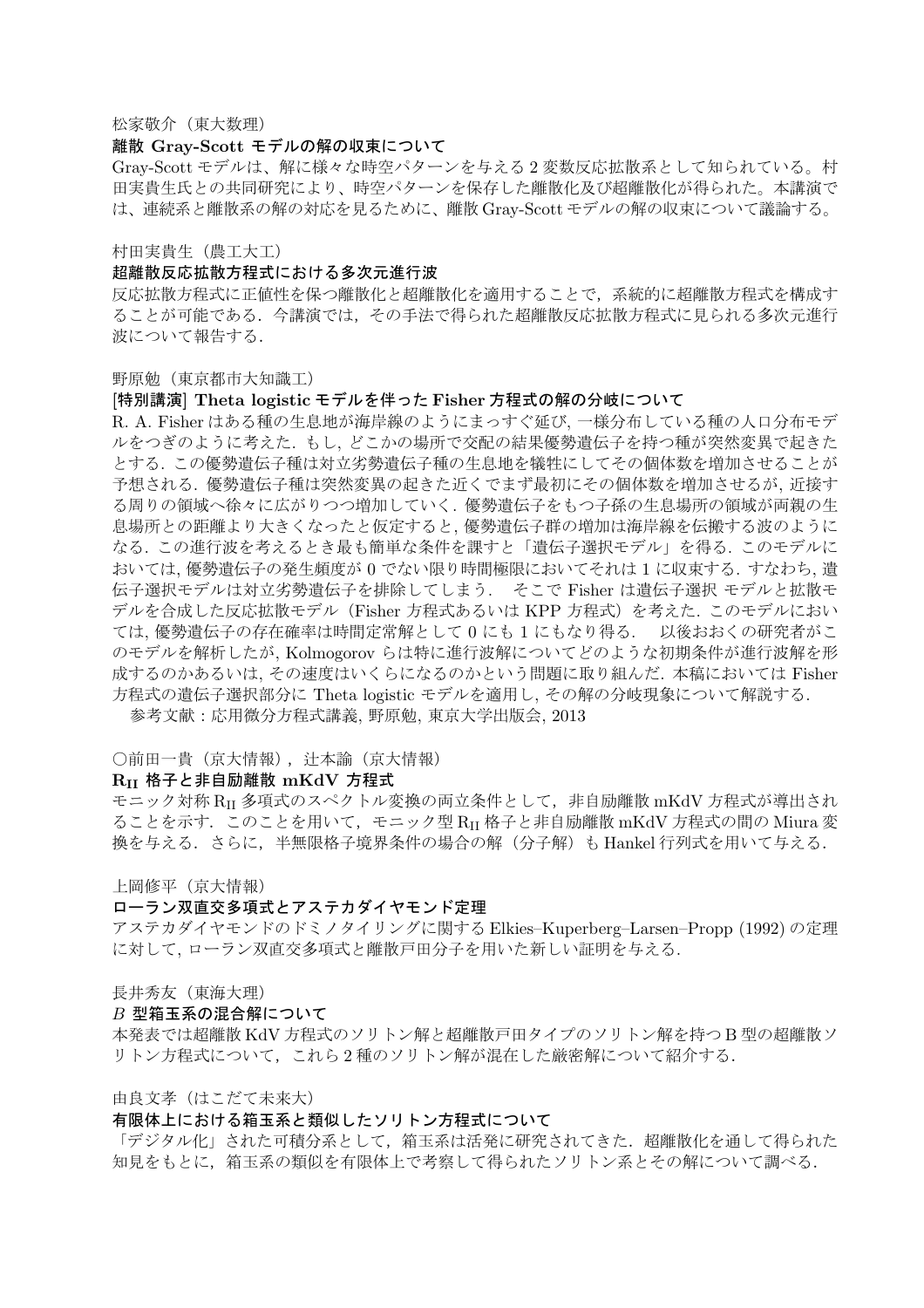# $11$  月  $2$  日 (土)

竹村剛一 (中央大理工)

#### 符号付き超離散第六パンルヴェ方程式

α差分第六パンルヴェ方程式を基にして符号付き超離散第六パンルヴェ方程式を導出する。解の様子 についても解説する。本講演は筒井栄光 (2012年度修士) との共同研究による。

儀保伸吾 (九大芸術工)

#### 線形波動方程式の超離散極限と幾何音響学の高周波近似に関する考察

幾何音響学では音波を高周波近似で扱うため、音波を粒子のように扱う (音線). 一方、音波の伝播を記 述する線形波動方程式を超離散化すると、超離散戸田格子方程式になり、その解は粒子的に振る舞う. 本講演では、高周波近似と超離散極限との類似性から両者の対応を考察する.

#### 斉木吉隆 (一橋大商)

#### [特別講演] 非双曲力学系の不安定周期軌道解析

カオス力学系には一般に無限個の不安定周期軌道が埋め込まれている。 しかし、 不安定周期軌道はそ の不安定性ゆえに数値的にも検出に困難を伴うため、これまでに十分調べられているとは言えない. また.双曲性の破れた力学系に関する研究も発展段階である.本講演では.まず.カオス力学系の不 安定周期軌道に関するいくつかの基本的性質を紹介する。 その後、系のパラメタ変化に伴う非双曲構 造(安定多様体と不安定多様体の Tangency)の発生と不安定周期軌道の関連をリアプノフ解析を用 いて議論する。また、非双曲力学系が生み出すカオス軌道統計量を不安定周期軌道の不安定性ならび に双曲性の度合いを用いて特徴づける試みを紹介したい.

○松島正知 (同社生命医), 岡本沙紀 (同社生命医), 大宮眞弓 (同社生命医)

#### 楕円・超楕円関数に対するソリトン理論的アプローチ

楕円関数に対する Weierstrass 標準形を定常 KdV 方程式の包合的な第一積分を用いて複素解析を 用いずに代数的に構成する方法、および、この類推として、種数が2の超楕円関数に対する標準形を 高階定常 KdV 方程式の第一積分を用いて同様に構成する方法について報告する.

# ○弓林司 (首都大理工), 齋藤暁 (首都大理工), 脇本佑紀 (首都大理工)

#### 特異点閉じ込めと三角圏の射影分解

我々は以前広田三輪方程式に八面体構造を見出した。本発表ではこれを押し進め、広田三輪方程式の 三角圏構造をより厳密に扱い、更にそれの局所化(~写像化)を扱った。特に、この局所化と特異点 閉じ込めを通して、τ函数の不定点集合が射影分解され不変周期点多様体の列と同一視される事を見 出した。最終的には本研究を通して圏論的な可積分性についても言及したい。

#### ポスターセッション (11 月 1 日 16:00-17:30)

#### 野邊厚 (千葉大)

#### 周期離散戸田格子の幾何学的実現とトロピカル化

周期離散戸田格子の時間発展を超楕円曲線と他の平面曲線との交叉を用いて幾何学的に実現する.ま た、それらをトロピカル化することで、周期箱玉系の時間発展を幾何学的に実現する.

中田庸一 (東大)

#### 超離散 KP 階層 (の簡単な場合) の解およびその簡約について

離散 KP 階層 (の簡単な場合) の超離散類似について解の再帰的表示を提出した。また表示の起点と なる解のクラスを提出し、ある超離散ソリトン方程式の両立条件について議論を行った。